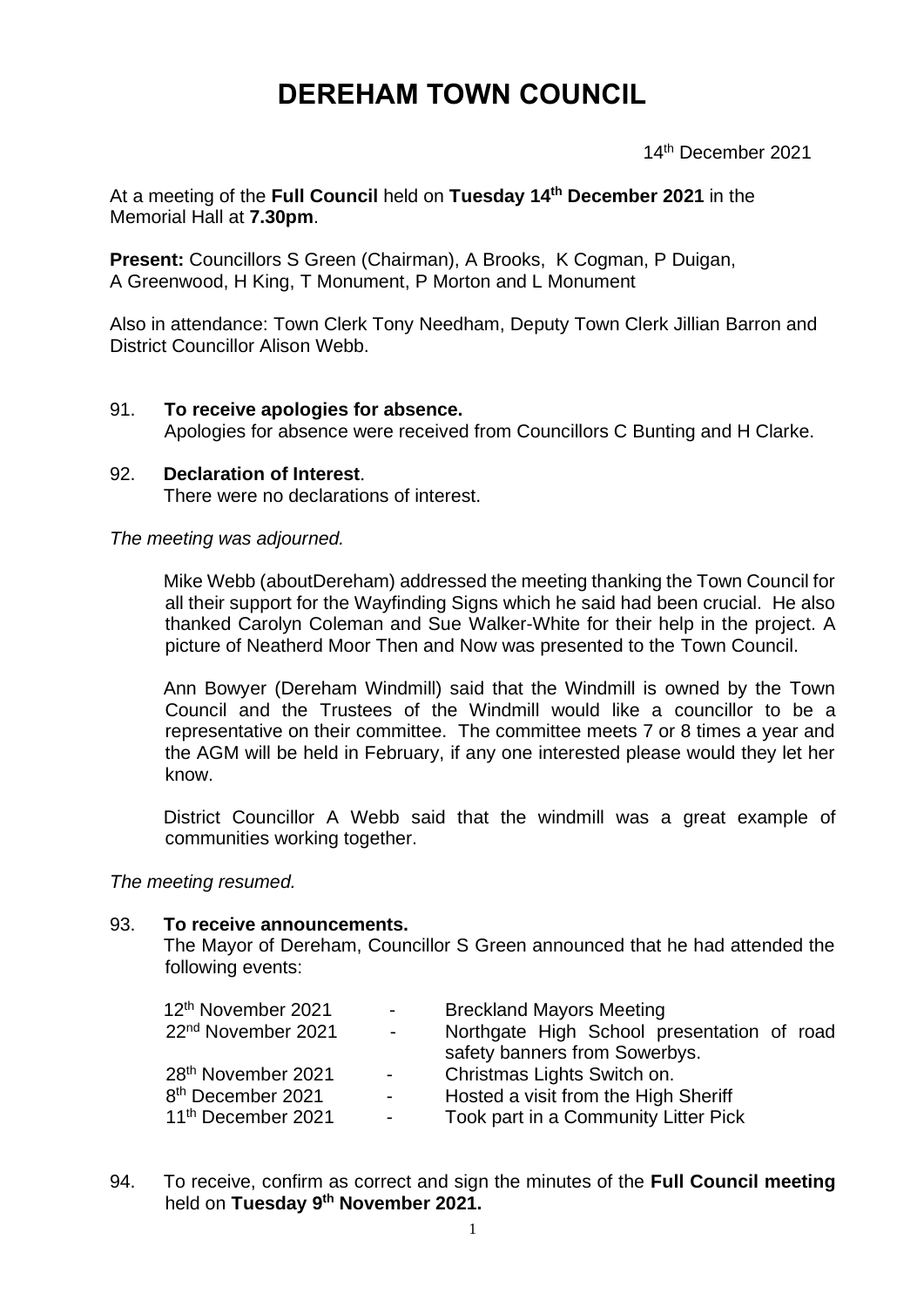Proposed by Councillor S Green, the minutes of the Full Council meeting Tuesday 9th November 2021 were agreed and signed.

### 95. **Virtual Personnel Committee meeting**

(a) To receive, confirm as correct and sign the minutes of the meeting held on **Tuesday 23rd November 2021.**

Proposed by Councillor H King, the minutes of the virtual Personnel Committee meeting were agreed and signed.

(b) To receive a report from the Chairman, discuss any matters arising therefrom.

### 96. **Virtual Finance & Governance Committee meeting**

(a) To receive, confirm as correct and sign the minutes of the meeting held on **Tuesday 7 th December 2021.**

Proposed by Councillor S Green, the minutes of the virtual Finance & Governance Committee were agreed and signed.

(b) To receive a report from the Chairman, discuss any matters arising therefrom and vote on recommendations.

The following recommendations were agreed and approved by the Council:

| Organisation                               | <b>Agreed grant</b> | <b>Total</b> | <b>Reason for</b>                                                                                                                                                                                                                  | <b>Comments</b>                     |
|--------------------------------------------|---------------------|--------------|------------------------------------------------------------------------------------------------------------------------------------------------------------------------------------------------------------------------------------|-------------------------------------|
|                                            |                     | cost         | grant                                                                                                                                                                                                                              |                                     |
| Friends of<br>Dereham<br>Memorial<br>Hall. | £500                | £1200        | Towards the<br>cost of holding a<br>'Dereham Day'<br>at Dereham<br>Memorial Hall,<br>to re-invigorate<br>and stimulate<br>interest and<br>activity in<br>community<br>organisations<br>and events in<br>Dereham, post<br>lockdown. | Recognition<br>of grant<br>required |

### **To consider grants.**

## **Revenue Budget.**

The draft revenue budget was reviewed with the following amendments:

The draft revenue budget that was presented be approved with the following amendment: Building Repairs and Maintenance and Rates are increased by 4% rather than 2%

### **To consider 4-year Project and Capital and Precept Requirements for 2022/23.**